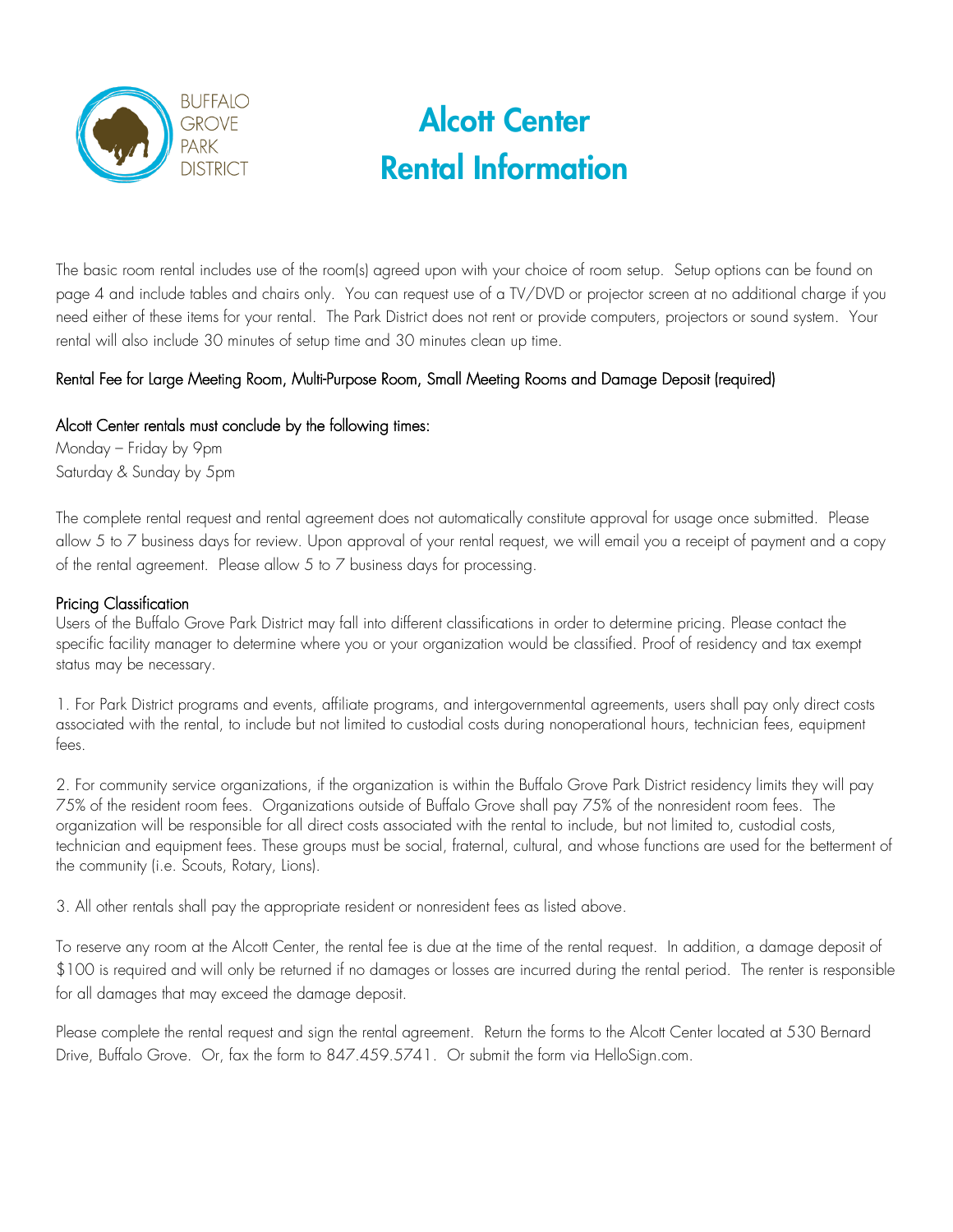

| Room(s) Requested                                                                  |                    |                                                                |                                                                   |              |                                       |  |
|------------------------------------------------------------------------------------|--------------------|----------------------------------------------------------------|-------------------------------------------------------------------|--------------|---------------------------------------|--|
| Small Meeting Room:                                                                | Room 6 $\Box$      | Room $7\Box$                                                   | Room $8\Box$                                                      | Room $9\Box$ | Room 24 $\square$                     |  |
| Large Meeting Room:                                                                | Room 10 & 11 □     |                                                                |                                                                   |              |                                       |  |
| Multi-Purpose Room:                                                                | $Room 1$ $\square$ |                                                                |                                                                   |              |                                       |  |
| Date(s) Requested (for additional dates, please attach a separate sheet).          |                    |                                                                |                                                                   |              |                                       |  |
|                                                                                    |                    |                                                                | 2.                                                                |              | $\begin{tabular}{c} 3. \end{tabular}$ |  |
| $\begin{array}{c} 4. \end{array}$                                                  |                    |                                                                |                                                                   |              | $\bullet.$                            |  |
| Time                                                                               |                    |                                                                |                                                                   |              |                                       |  |
| (includes access 30 minutes prior to start)                                        |                    | End time <b>Example 2014</b><br>(includes 30 minutes clean up) | $\Box$ am $\Box$ pm                                               |              | Total meeting time ______________     |  |
| Hourly Room Rates                                                                  |                    |                                                                |                                                                   |              |                                       |  |
| Monday - Thursday<br>Resident<br>Nonresident                                       |                    | Small Meeting Room<br>\$40<br>\$50                             | Large Meeting Room<br>\$60<br>\$75                                |              | Multi-Purpose Room<br>\$50<br>\$65    |  |
| Friday - Sunday & Holidays<br>Resident<br>Nonresident                              |                    | Small Meeting Room<br>\$50<br>\$65                             | Large Meeting Room<br>\$80<br>\$100                               |              | Multi-Purpose Room<br>\$70<br>\$90    |  |
| Occupancy Limits<br>Small Meeting Room<br>Multi-Purpose Room<br>Large Meeting Room |                    | 45<br>85<br>100                                                | (approx. 28' x 28')<br>(approx. 40' x 55')<br>(approx. 36' x 66') |              |                                       |  |

Please note: Actual occupancy may be different depending on the number of tables and chairs that are required for your event.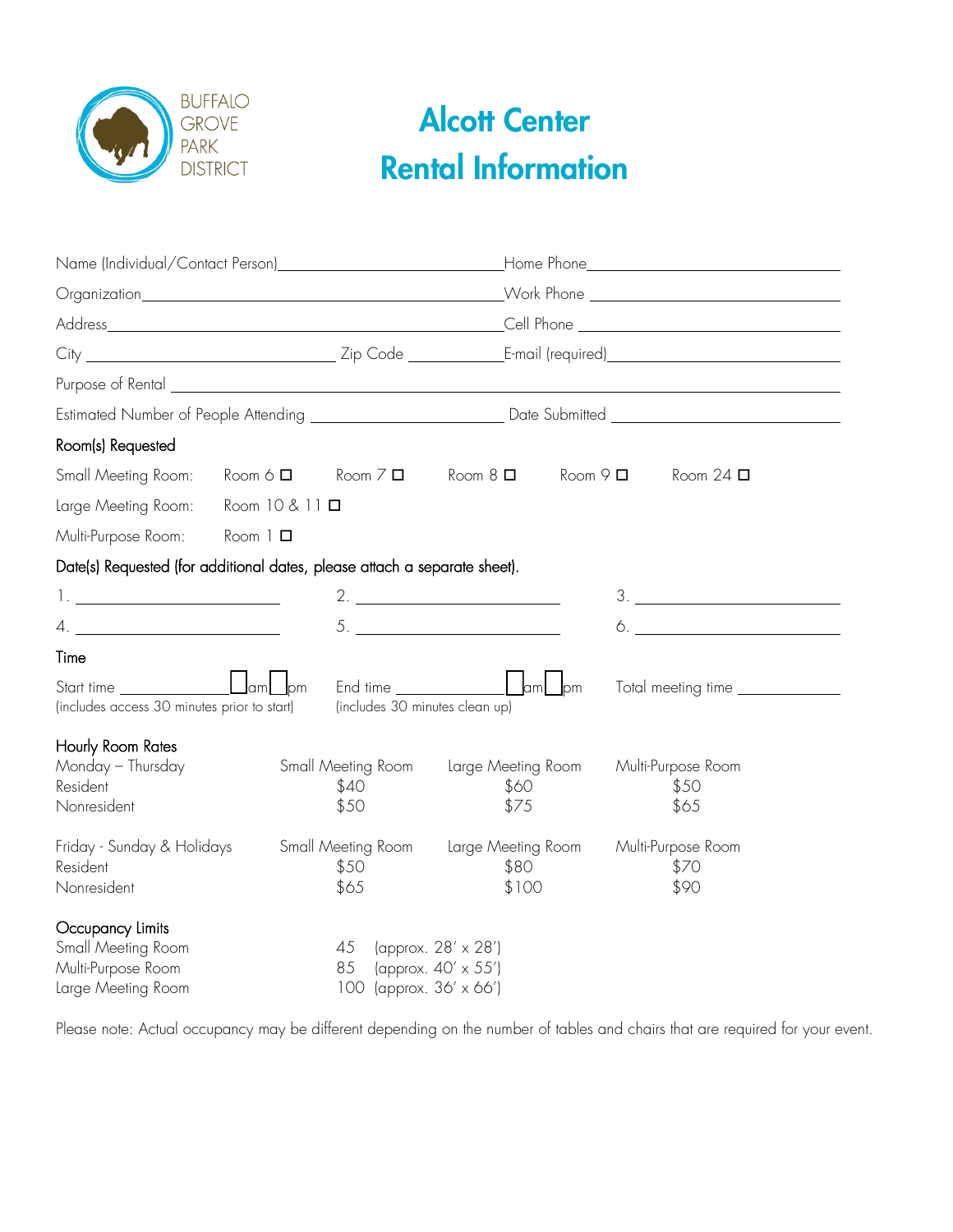

| <b>Specialty Equipment Needed</b> |                                                                          |  |  |
|-----------------------------------|--------------------------------------------------------------------------|--|--|
| TV/DVD                            |                                                                          |  |  |
| Projector Screen                  |                                                                          |  |  |
| $\Box$ Lecture Style              |                                                                          |  |  |
| # of Adult (8') Tables            | Chairs will be set up in the room (movie theatre style).                 |  |  |
| # of Adult Chairs                 | Presenters will have a head table. There are no tables for the           |  |  |
| # of Preschool Tables             | audience.                                                                |  |  |
| # of Preschool Chairs             |                                                                          |  |  |
| □ Banquet Style                   |                                                                          |  |  |
| # of Adult (8') Tables            | Each table will have 8 chairs.                                           |  |  |
| # of Adult (5' Round) Tables      | Choice of 8' long tables, or 5' or 6' round tables available.            |  |  |
| # of Adult (6' Round) Tables      | We have six 5' round tables and two 6' round tables.                     |  |  |
| # of Adult Chairs                 |                                                                          |  |  |
| # of Preschool Tables             |                                                                          |  |  |
| # of Preschool Chairs             |                                                                          |  |  |
| □ Classroom Style                 |                                                                          |  |  |
| # of Adult (8') Tables            | One table at the head of the room.                                       |  |  |
| # of Adult Chairs                 | Tables for participants with chairs facing the front of the room.        |  |  |
| # of Preschool Tables             |                                                                          |  |  |
| # of Preschool Chairs             |                                                                          |  |  |
| □ Committee Style                 |                                                                          |  |  |
| # of Adult (8') Tables            | Tables positioned in a square with chairs facing the center.             |  |  |
| # of Adult Chairs                 |                                                                          |  |  |
| □ Conference Style                |                                                                          |  |  |
| # of Adult (8') Tables            | Tables placed end-to-end with chairs facing the front of the room. Round |  |  |
| # of Adult Chairs                 | tables are available upon request.                                       |  |  |
| $\Box$ Cards                      |                                                                          |  |  |
| # of Card (3x3) Tables            | Card tables with 4 chairs per table.                                     |  |  |
| # of Adult Chairs                 |                                                                          |  |  |
| □ Cleared Room                    | No tables or chairs.                                                     |  |  |
| $\Box$ Specialty                  | Please attach a drawing of your preferred room setup.                    |  |  |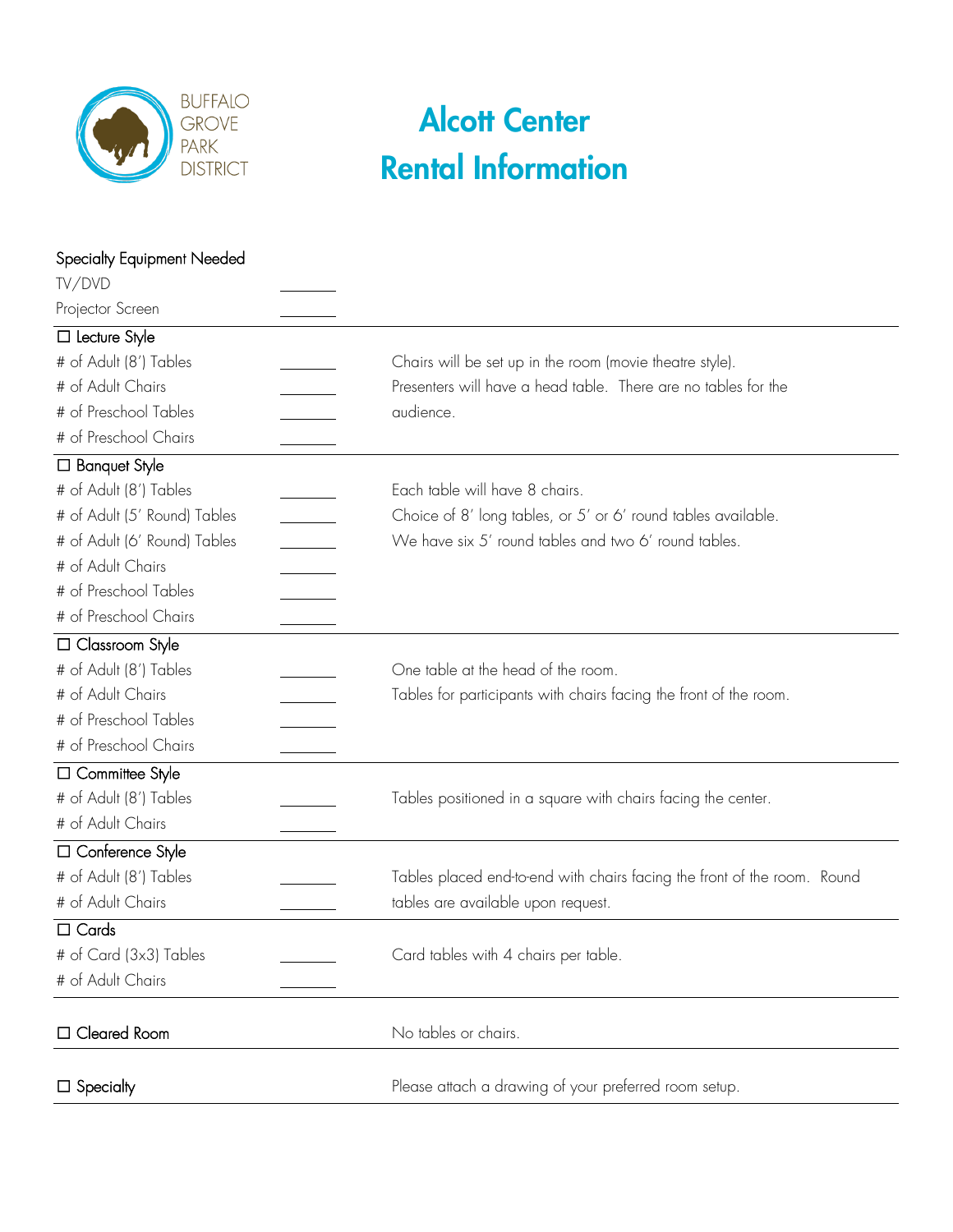

For the convenience and comfort of all our patrons, we ask that all renters observe the following rules and regulations when using our facility. As per Park District ordinances, the following regulations have been established and must be followed. No permits shall be issued to persons under the age of 21 years old. Any violation or failure to adhere to these and all other rules and regulations will result in the loss of your damage deposit.

### Certificate of Insurance

Some events may require a Certificate of Insurance when a group or organization uses the Buffalo Grove Park District facilities for their event. These include, but are not limited to, large parties or meetings, group dinners, business or organizational meetings, and some recreational activities. Requirements vary for each rental and details will be forwarded as required. The Buffalo Grove Park District is required to obtain a copy of your Certificate of Insurance (COI) by our Risk Group carrier, Park District Risk Management Agency (PDRMA) for all outside organizations. The minimum required coverage is \$1,000,000 per occurrence for general liability. The Buffalo Park District must also be named as "Additionally Insured", and accompanied by a properly executed additional insured endorsement using CG 2011 or equivalent.

#### Change in Contract Fee/Cancellations

Rescheduling dates are subject to availability and may be subject to the \$5 administrative fee. A full refund minus the \$5 administrative fee will be given if cancelled at least 15 days prior to the rental date. A 50% room refund and 100% of the damage deposit will be given if cancelled 1-14 days prior to the rental. No room refund will be given if cancelled on or after the rental date, however 100% of the damage deposit will be refunded.

### Damage Deposit

The damage deposit will be returned approximately 2 weeks after the rental if the room has been left in the same condition as you found it. Renters are responsible for all damages and repair regardless of the cost. The initial damage deposit does not represent the total amount that may be required to repair damaged equipment or property. All rental groups are required to clean and should plan to do the following prior to the end of the agreed upon rental time:

- Wipe off tables.
- Place all trash in trash containers. If larger containers are required, the building supervisor will provide them.
- Separate recyclable materials from food items.
- Wipe any spills right away, especially on carpeted areas.

#### Emergencies

In case of emergencies, first aid kits are in all rooms. An AED (Automated External Defibrillator) is located in the atrium. Lock down and severe weather directions are posted in each room.

#### Environmental Concerns

We ask that each individual, organization or club make every effort to use recyclable materials when decorating or furnishing their event. We will recycle all non-food items. We strongly discourage the use of Styrofoam and other such materials.

#### Kitchen Facilities

There are no kitchen facilities available. If space allows, the building supervisor will place food items in a refrigerator until needed.

### Room Set-ups

Your room will be set up with the number of chairs and tables as per your request. Rooms will be set up according to the diagram and information on the rental form.

### **Signs**

Hallway signs may not exceed 8½" X 11" and may be hung in hallways using painters tape to avoid damage to the walls. Do not hang signs from the ceilings or doors. Signs must be removed at the conclusion of your event. The posting of advertisements of any products or services for sale is not permitted.

#### Smoking & Alcohol

Smoking is prohibited anywhere on Buffalo Grove Park District property. Alcohol is not permitted at the Alcott Center.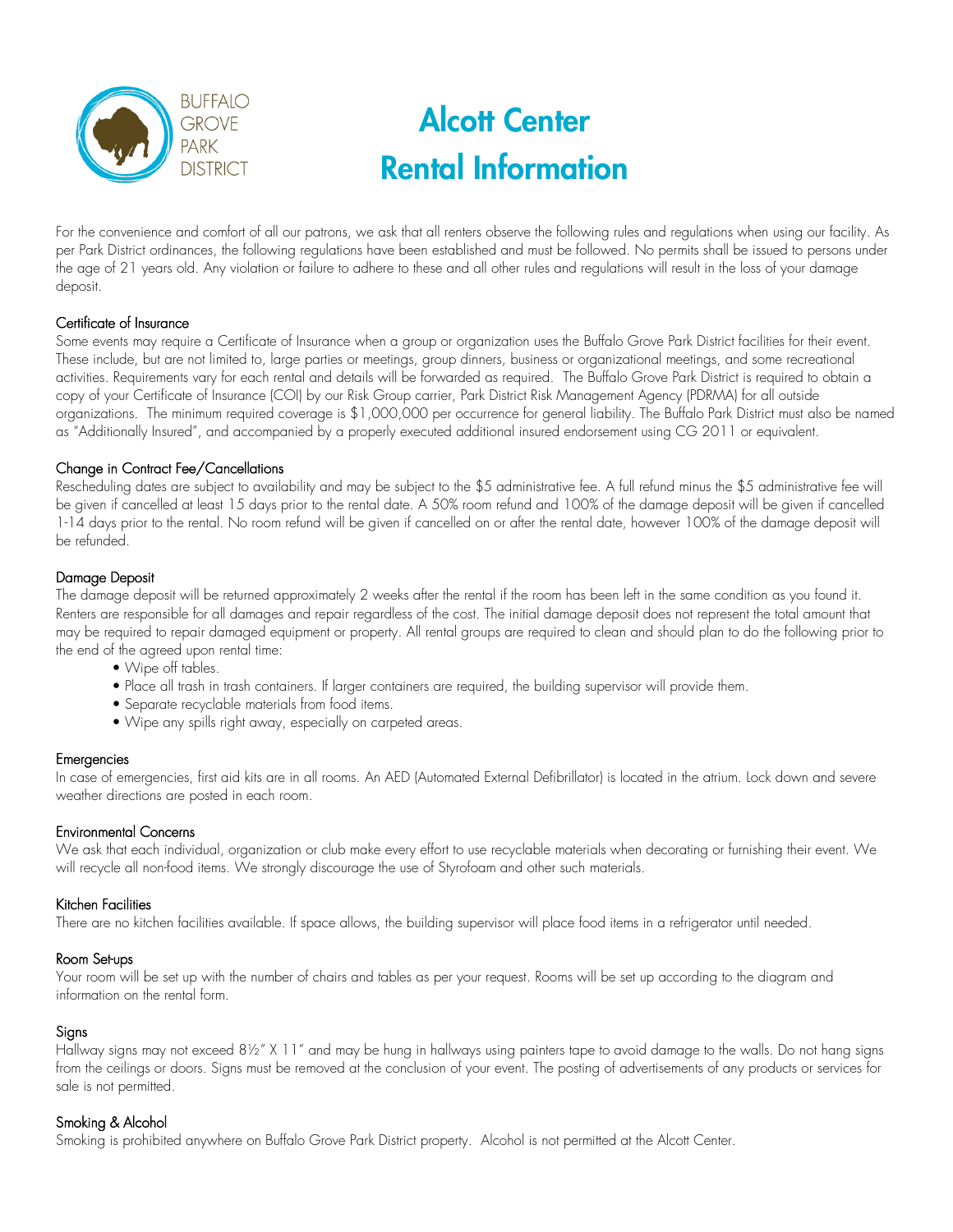

### Supervision and Noise

Parents are responsible for children at all times during your rental. Excessive noise or horseplay will disturb other classes or activities. Please inform your guests that inappropriate behavior will not be tolerated. Entertainment and meetings must not disturb other activities in the building. Groups that are excessively noisy may be prohibited from future use of the facility. Craft projects must be approved in advance. The use of inflatable play equipment is restricted to the Community Room only and/or outside at designated areas and a special insurance waiver will be required. Park District facilities may not be used for profit making ventures, such as private seminars where a fee is charged, without the express written consent of the Park District.

#### Time

You should schedule extra time, depending on your personal needs, for set-up and clean-up. Park District staff will strictly enforce beginning and ending times of contracts. You will be charged for any time that exceeds the ending time of your contract.

### Wavier for Facility Rentals

I/We, the undersigned, hereby certify that I am/we are the sponsor(s) or appointed representatives of the organization requesting use of the facility. I/we will be responsible for the conduct and personal injury of all persons in attendance at the facility stated above. I/We hereby assume liability for any injuries, damages, or loss to the facility, equipment, and/or Buffalo Grove Park District personnel or representatives during this time and place. It is fully understood and agreed to by all parties that the sponsoring organization guarantees to indemnify and hold harmless the Buffalo Grove Park District, its public officials, employees, volunteers and agents against any and all suits of any manner which might arise as a result of the covered activities and that the sponsoring organization agrees to defend said Park District, its public officials, employees, volunteers and agents and indemnify same against any and all expenses incurred in the defense of any suit of any type arising out of the covered activity or any damages, judgments or decree which might be awarded against said District in the event that the suit should be brought as the result of the covered activity(ies), including transportation services as identified above. I have read the general rules and regulations and I understand that failure to comply with any or all rules will result in revocation of use request and damage deposit, and may also result in refusal of future use. Photo Disclaimer: Registrants and participants of program(s) and special events permits the Park District to take photos and videos of themselves and their child/ward for publication in the program brochure, website and additional uses as the Park District deems necessary unless the registrant or participant expressively files with the Park District a written objection as to photos or videos of themselves and/or their child/ward.

I have read and agree to all the above conditions for a Buffalo Grove Park District room rental.

| Payment in full, plus the damage deposit. Due to internet security precautions, this payment form is only accepted through HelloSign, fax,<br>mail, or in-person. Credit card information is not accepted via email. Credit card information is not accepted via email. |  |
|-------------------------------------------------------------------------------------------------------------------------------------------------------------------------------------------------------------------------------------------------------------------------|--|
|                                                                                                                                                                                                                                                                         |  |
| Rental Amount $\frac{1}{2}$ + Damage Deposit $\frac{100.00}{2}$ = Rental Total $\frac{1}{2}$                                                                                                                                                                            |  |
| Signature experience and the state of the state of the state of the state of the state of the state of the state of the state of the state of the state of the state of the state of the state of the state of the state of th                                          |  |
| Office Use Only                                                                                                                                                                                                                                                         |  |
|                                                                                                                                                                                                                                                                         |  |